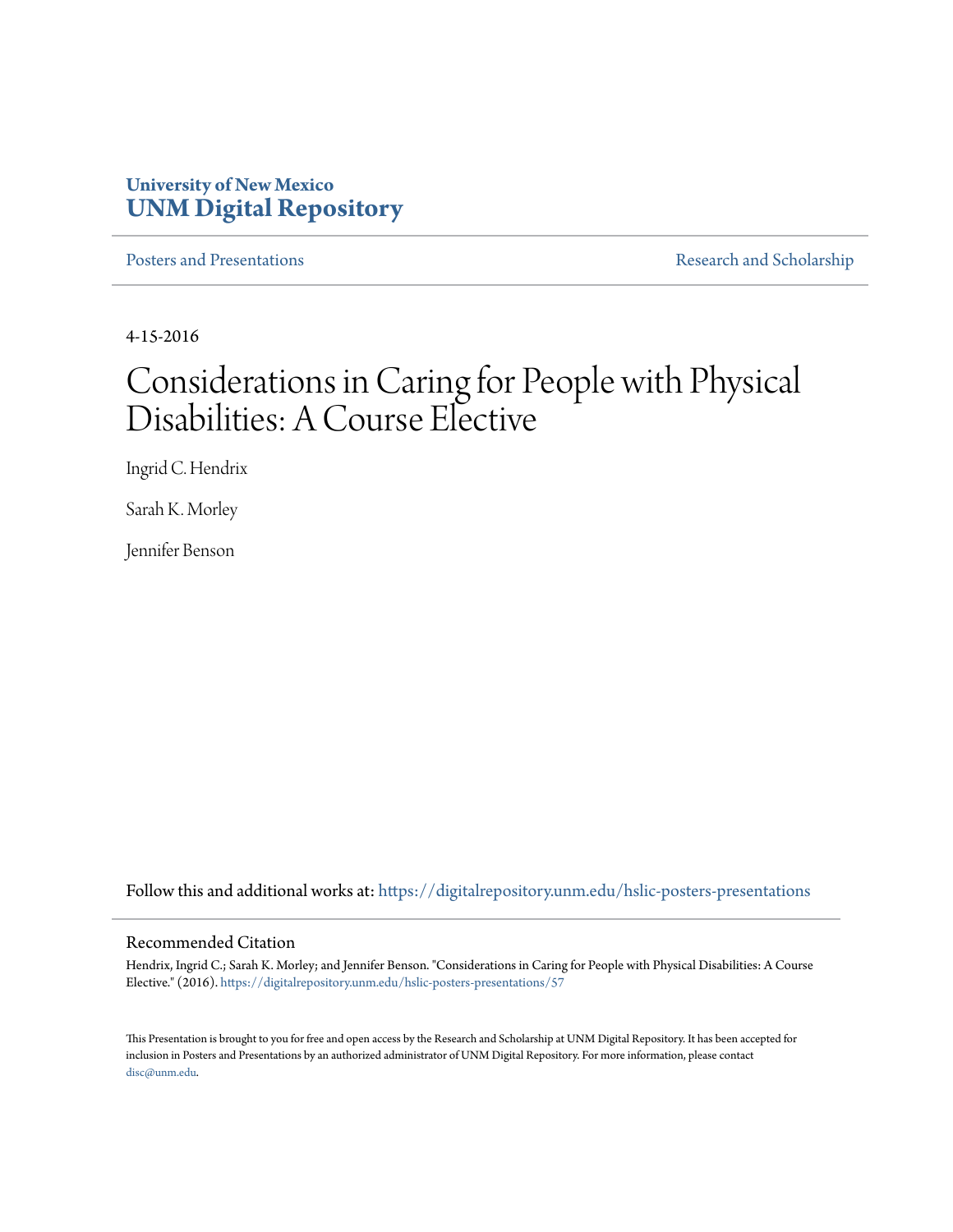



#### **Considerations in Caring for People with Physical Disabilities: A Course Elective**

Ingrid C. Hendrix, MILS Nursing Services Librarian [ihendrix@salud.unm.edu](mailto:ihendrix@salud.unm.edu) Sarah Knox Morley, MLS, PhD, Clinical Services Librarian [smorley@salud.unm.edu](mailto:smorley@salud.unm.edu) Jennifer Benson, MD, Assistant Professor, Internal Medicine [jbenson1@salud.unm.edu](mailto:jbenson1@salud.unm.edu)

> Western Group on Educational Affairs Regional Meeting Tucson, AZ April 15<sup>th</sup>, 2016 1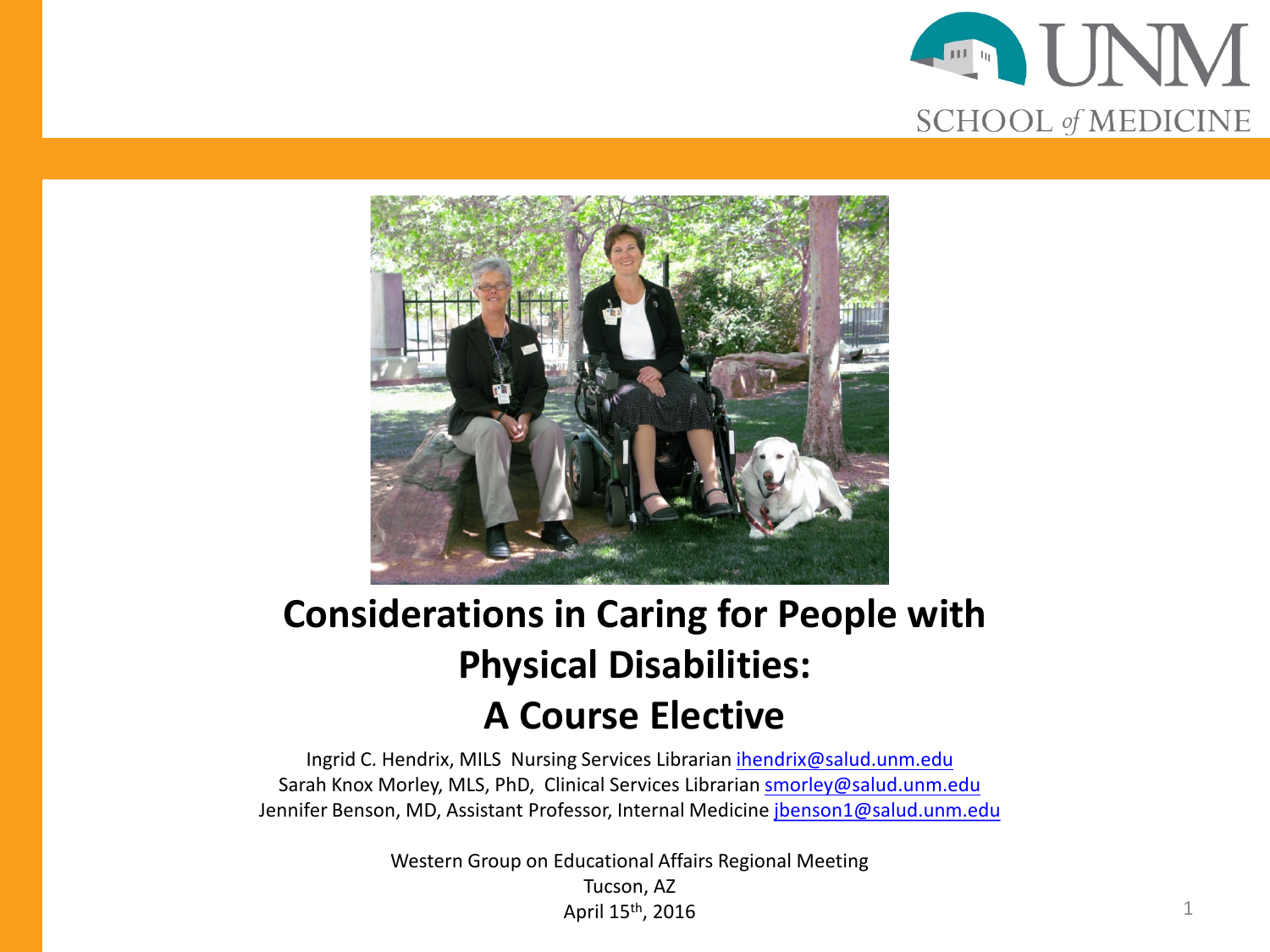



1. Prepare students to deliver healthcare to people with physical disabilities

- 2. Address recognized LCME gap in the curriculum
- 3. Knowledge gap in health professional education as evidenced by personal experience
	- **Elective open to 2nd and 3rd year MD students**
- 

• **5 sessions**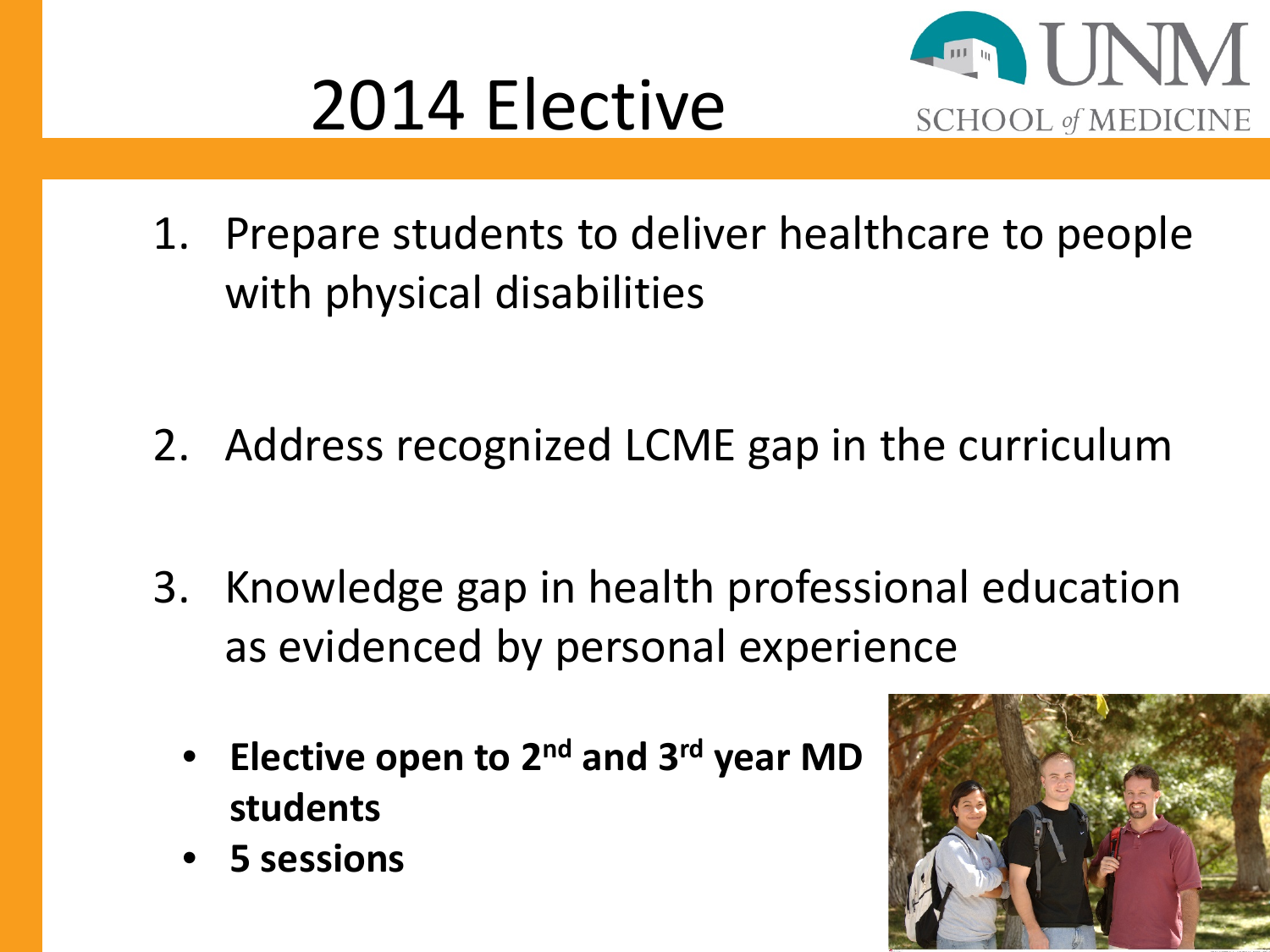

### 1.Introductions and overview of this elective

### 2.Self-assessment questionnaire

3.Explore prior experiences with disability (small and large group discussion)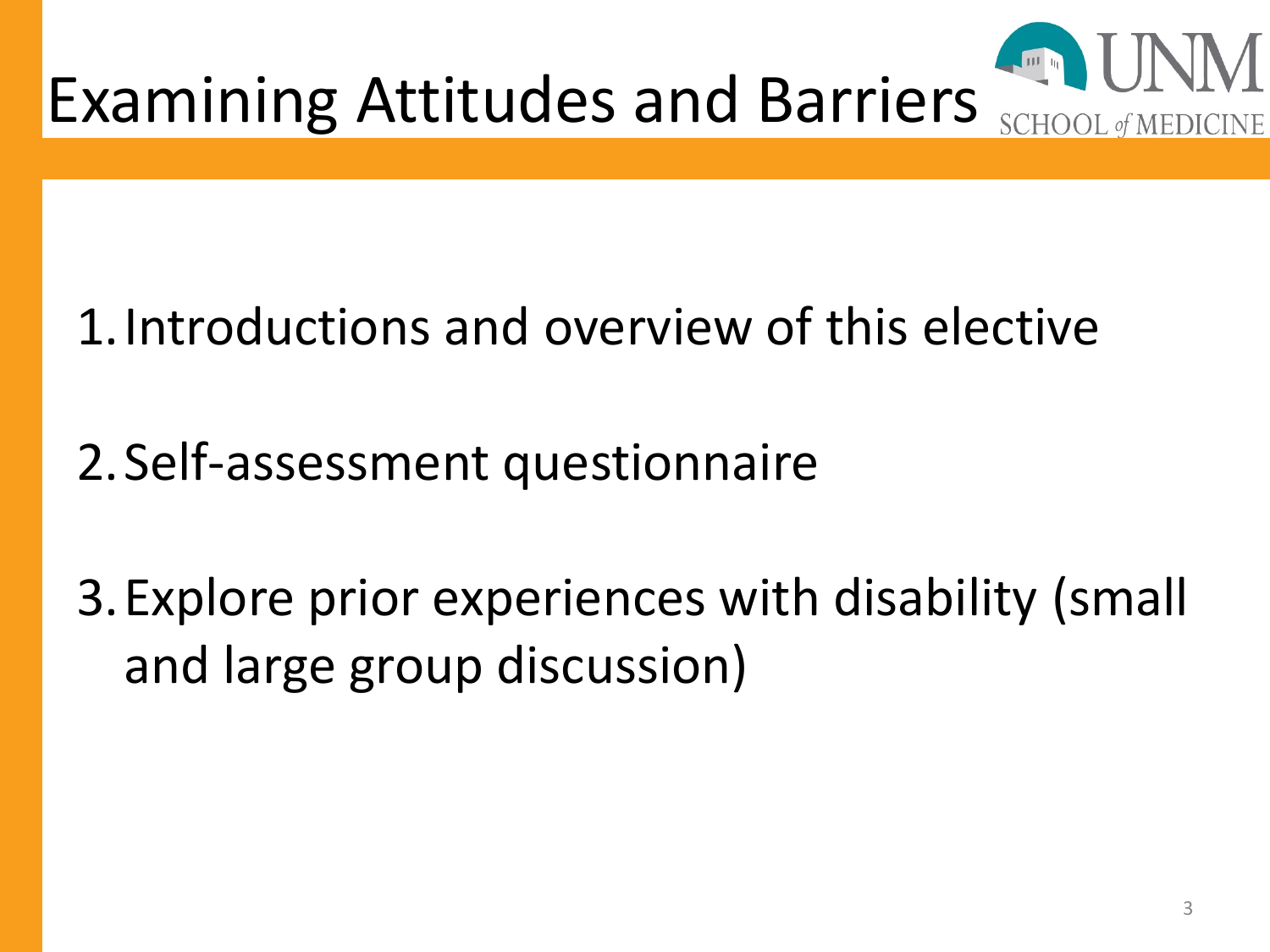## Supportive Resources



## 1.Small group in class activity

- a.Explore available community services/resources based on specific case scenarios:
	- i. Assistive Technology
	- ii.Durable medical equipment
	- iii.Educational support
	- iv.Home modifications
	- v.Service animals
	- vi.Transportation
- 2.Large group discussion

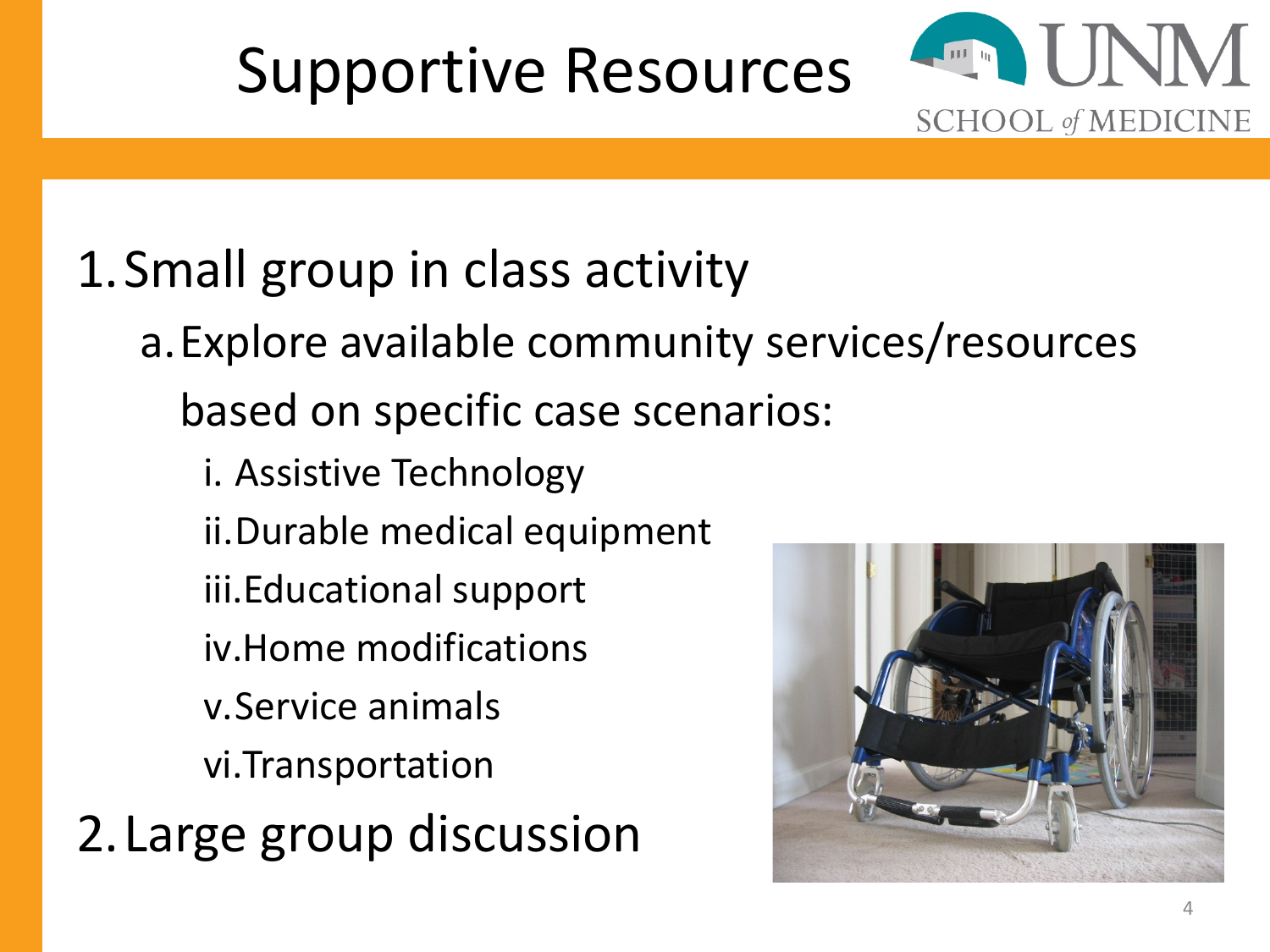

# Invited guests share personal life stories and experiences with healthcare (small group discussion)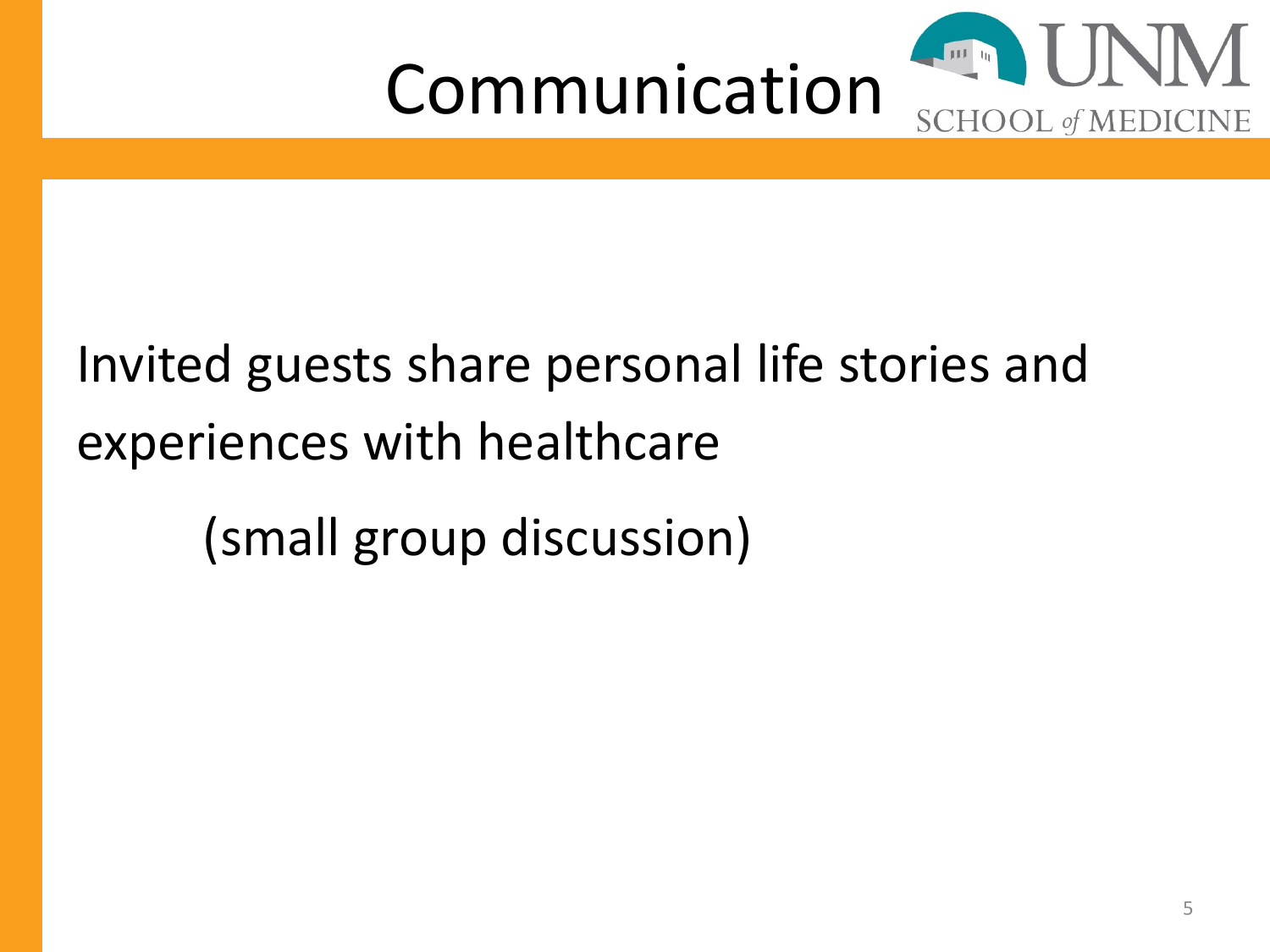

The Interdisciplinary Team

- 1.Observe functional history taking conducted by medical, occupational, and physical therapy providers.
- 2.Discussion with a social worker regarding specific cultural competencies, etiquette and clinical accommodations for working with deaf / hard-of-hearing patients.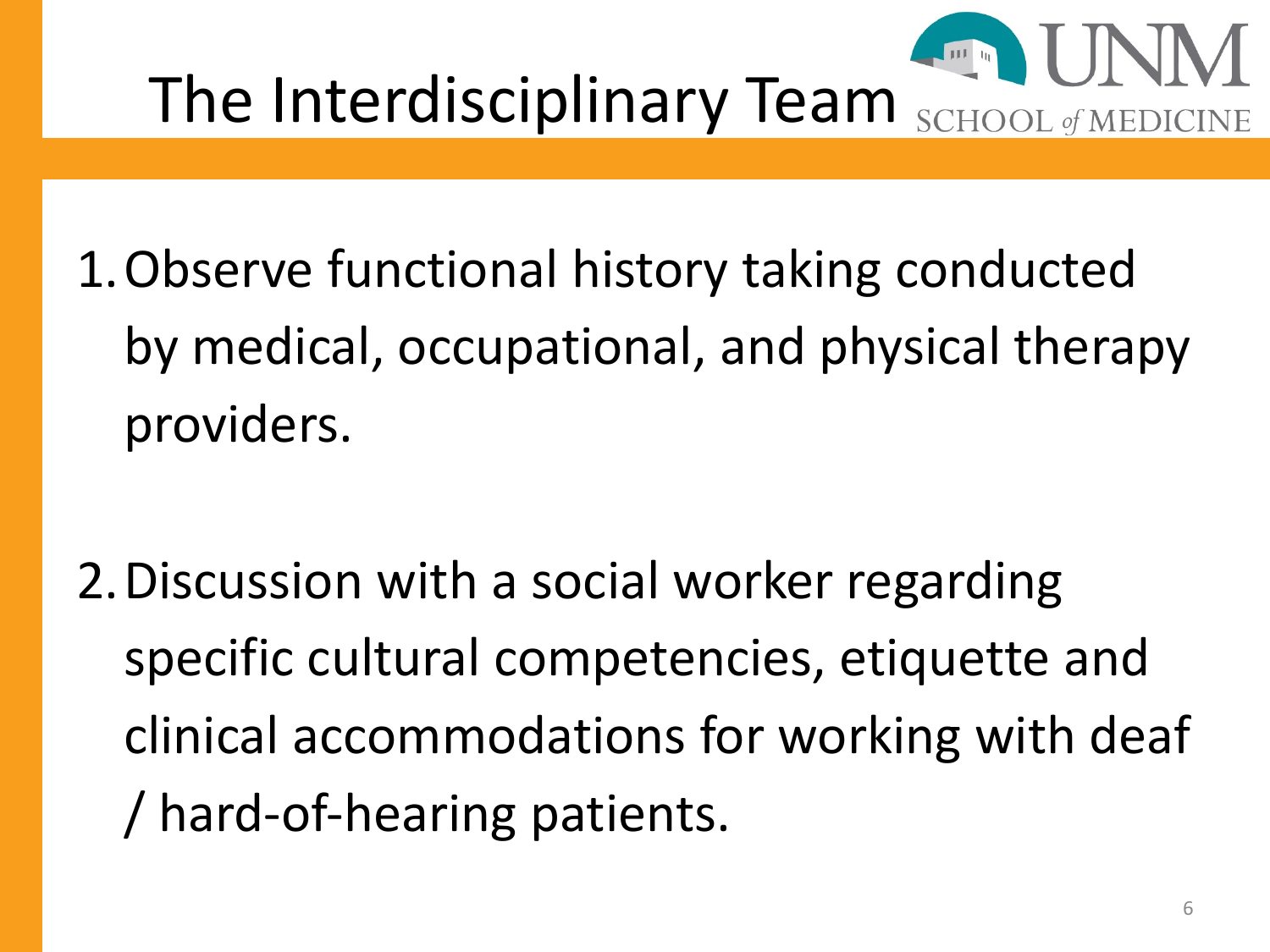

- 1. Draft an effective letter of medical necessity
- 2. Describe public accommodations in a healthcare facility

UNM Hospitals/Clinics Environmental Review – checklist

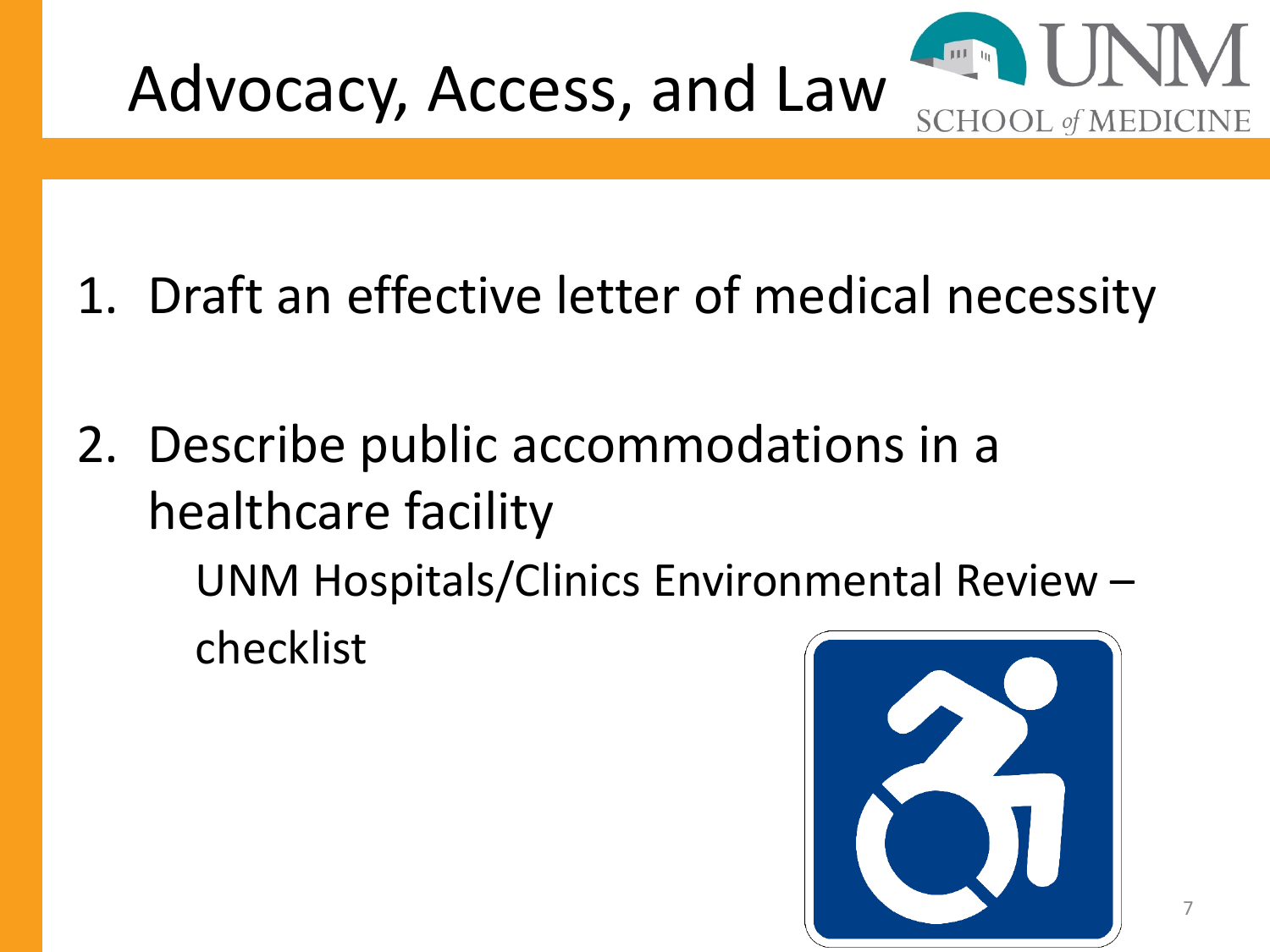# 2016 and Beyond



- Adopted for all MD and PA students (N=~130)
- Doctoring I Year 1 fall semester
	- invited guests with disability personal stories
- Doctoring IV Year 2 fall semester
	- Functional assessment
	- Supportive Resources
	- Clinic accessibility checklist
	- Awareness of patient perspectives